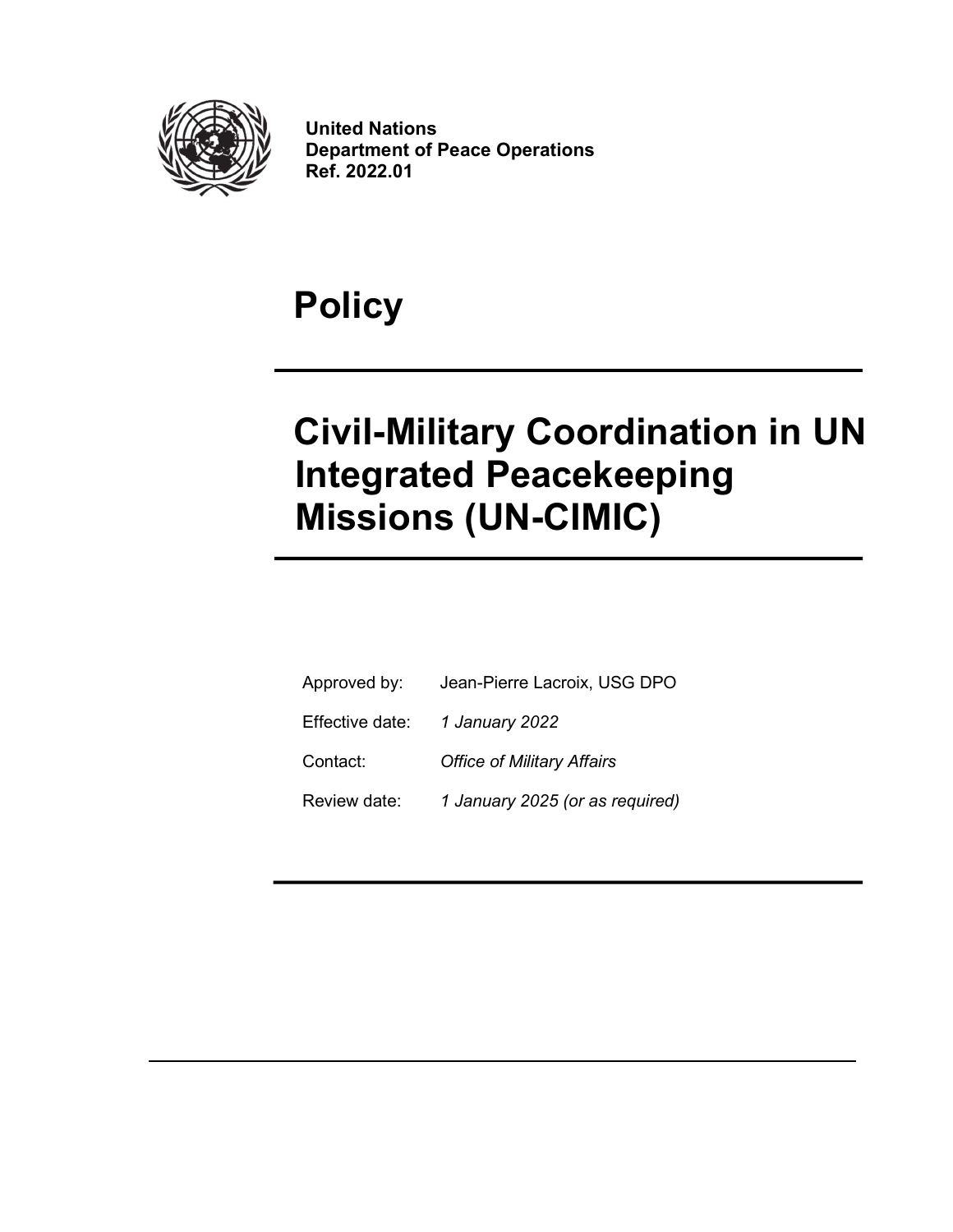# DPO POLICY ON CIVIL-MILITARY COORDINATION IN UN INTEGRATED PEACEKEEPING MISSIONS (UN-CIMIC)

- Contents: A. Purpose and Rationale
	- B. Scope
	- C. Policy
	- D. Roles and Responsibilities
	- E. Monitoring and Compliance
	- F. Contact
	- G. History

#### ANNEXURES

- A. Terms and Definition
- B. Normative or Superior References

#### A. PURPOSE AND RATIONALE

- 1. This policy provides guidance to military commanders and their staff, as well as contingents in United Nations Peace Operations on the role of United Nations (UN) Civil-Military Coordination (UN-CIMIC) at the operational and tactical levels. UN-CIMIC is a military staff function  $1$  that contributes to facilitating the interface between military and civilian components, which also include humanitarian and development actors (International Organizations (IOs) and (International) Non-Governmental Organizations ((I) NGOs)) in the mission area. UN-CIMIC supports the mission as a whole, and particularly UN military components whose primary role is providing a secure and stable environment, within which humanitarian/development actors may also carry out their activities<sup>2</sup>. UN-CIMIC personnel will develop a Civil-Operational Estimate (CIV-OES) encompassing an analysis of the civilian situation/actions and its possible effects on military operations in their respective UN mission $3$ .
- 2. Furthermore, this policy emphasizes the importance of the role of UN-CIMIC personnel in collecting, verifying, analysing and sharing information with all mission components and mission partners in order to fulfil Security Council mandates, with particular emphasis on Protection of Civilians (POC)<sup>4</sup>.

<sup>&</sup>lt;sup>1</sup> Compared to National Civil Affairs/ NATO/ EU/ CIMIC (Civil-Military Cooperation) which is an operational doctrine. "CIMIC" is therefore not compatible with UN doctrine, guidelines, procedures and best practices in UN integrated missions.

<sup>2</sup> See United Nations Peace Operations Principles and Guidelines ('Capstone Doctrine'), 2008.

<sup>&</sup>lt;sup>3</sup> Includes the aim to minimize the impact of civilian actions on military operations and minimize the impact of military operations on civilian actions (UNIBAM, January 2020).

<sup>4</sup> See Resolution 1894 (2009), 'Protection of Civilians in United Nations Peacekeeping' (2015) and POC Policy (2019).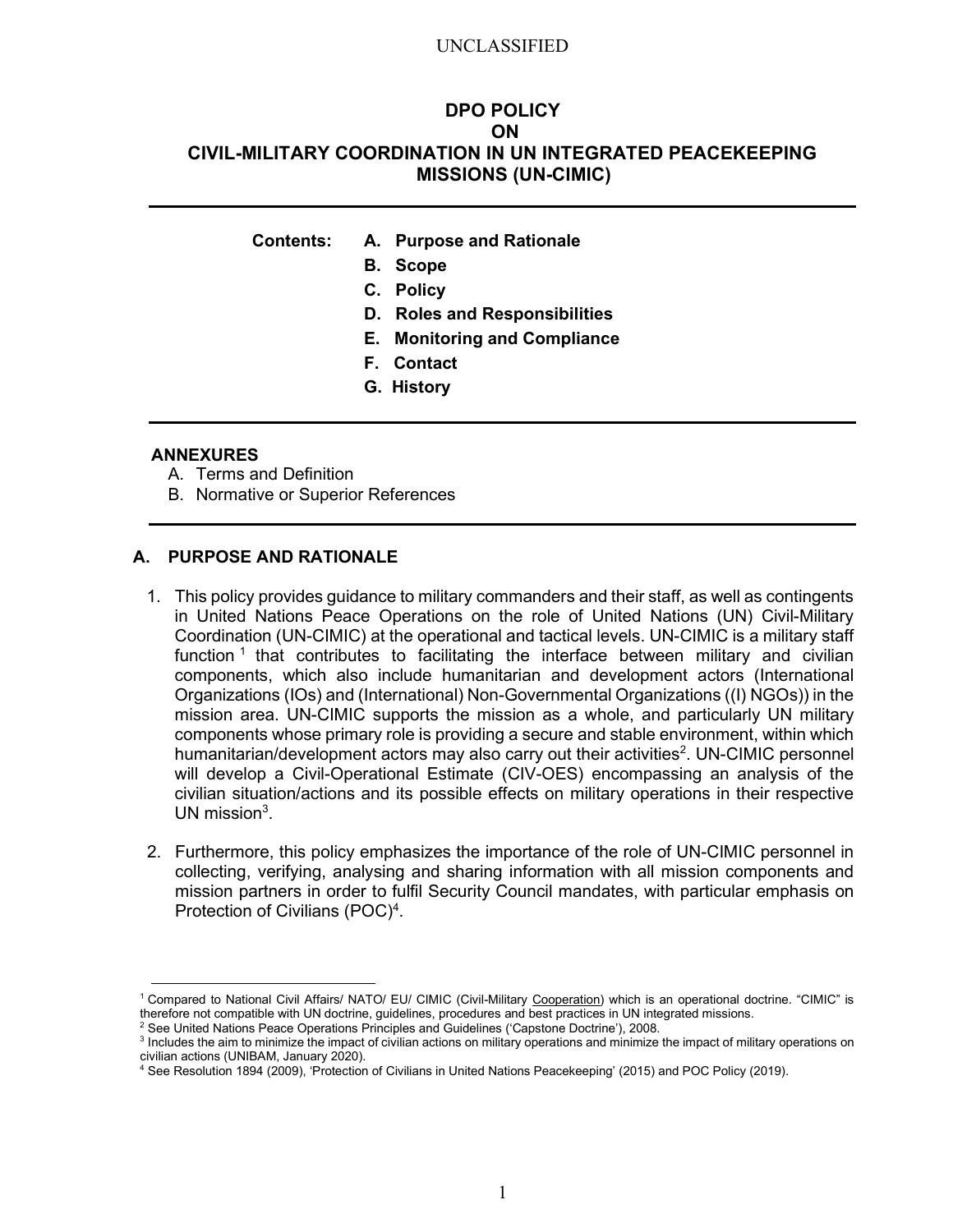- 3. Protection of Civilians remains a priority mandate. UN-CIMIC's liaison mechanisms should be established in a very prudent and with a low profile/visibility approach. Perceived affiliation with the military could lead to higher risk for mission partners, humanitarian workers as well as civilians being directly targeted by groups or organizations ideologically opposed to the Host Nation. Such attacks could lead to a suspension of operational programmes of UN or non-UN actors<sup>5</sup>, which could potentially aggravate the overall security situation in the affected AOR (area of Responsibility).
- 4. The Special Committee on Peacekeeping Operations (C-34) has recognized the importance of enhancing information gathering and analysis. In its 2017 report (A/71/19), it "recognizes that some UN peacekeeping missions have been deployed in fragile political and security environments with asymmetric and complex threats. In this context, the Special Committee recalls […] its request for the Secretariat to develop a more cohesive and integrated United Nations system for situational awareness…".
- 5. There is a need in UN Peace Operations to better understand civilian actors (i.e., Host Nation actors, UN agencies, funds and programmes, other International Organizations (IOs), (I) NGOs) and their operating environments and context. Maintaining an overview of developments, conducting security threat assessments to the civilian population, and identifying opportunities to enable peacekeepers to effectively execute the implementation of their mandated specific and implied tasks.

# B. SCOPE

- 6. This policy is binding for all military commanders and their staff in UN Peace Operations; particularly staff designated to perform UN-CIMIC. This policy is also relevant for Special Representatives of the Secretary-General (SRSGs)/Heads of Mission (HOMs), Deputy Representatives of the Secretary-General (DSRSGs), Heads of Military Component (HOMCs) and Heads of Police Components (HOPCs), Directors of Mission Support/Chiefs of Mission Support (DMSs/CMSs), UN Military Experts on Mission (UNMEMs) and mission planners at HQ (strategic and operational level) and in the field (tactical level) including Infantry Battalions particularly through the employment of an Engagement Platoon<sup>6</sup> (EP). The provisions of this policy are to be applied to multidimensional Peacekeeping missions but can also benefit other peacekeeping operations, as well as special political missions, where liaison, coordination and collaboration with partners, including UN components and partners, is necessary.
- 7. This policy complements, and should be read in conjunction with, a number of documents on civil-military relations, analysis, planning and operations management as listed in Annex B. Of special note is the "Policy on Integrated Assessment and Planning (2013)", which governs strategic planning and operational collaboration and coordination for peacekeeping and special political missions co-deployed with UN Country Teams. This policy further acknowledges the breadth and depth of interactions between military and civilian actors at all levels in a peacekeeping context. All components within the mission

<sup>5</sup> As examples consider (I)NGOs and NGOs.

<sup>&</sup>lt;sup>6</sup>The Engagement Platoon is a military capability, further discussed and defined in the UNIBAM (2020).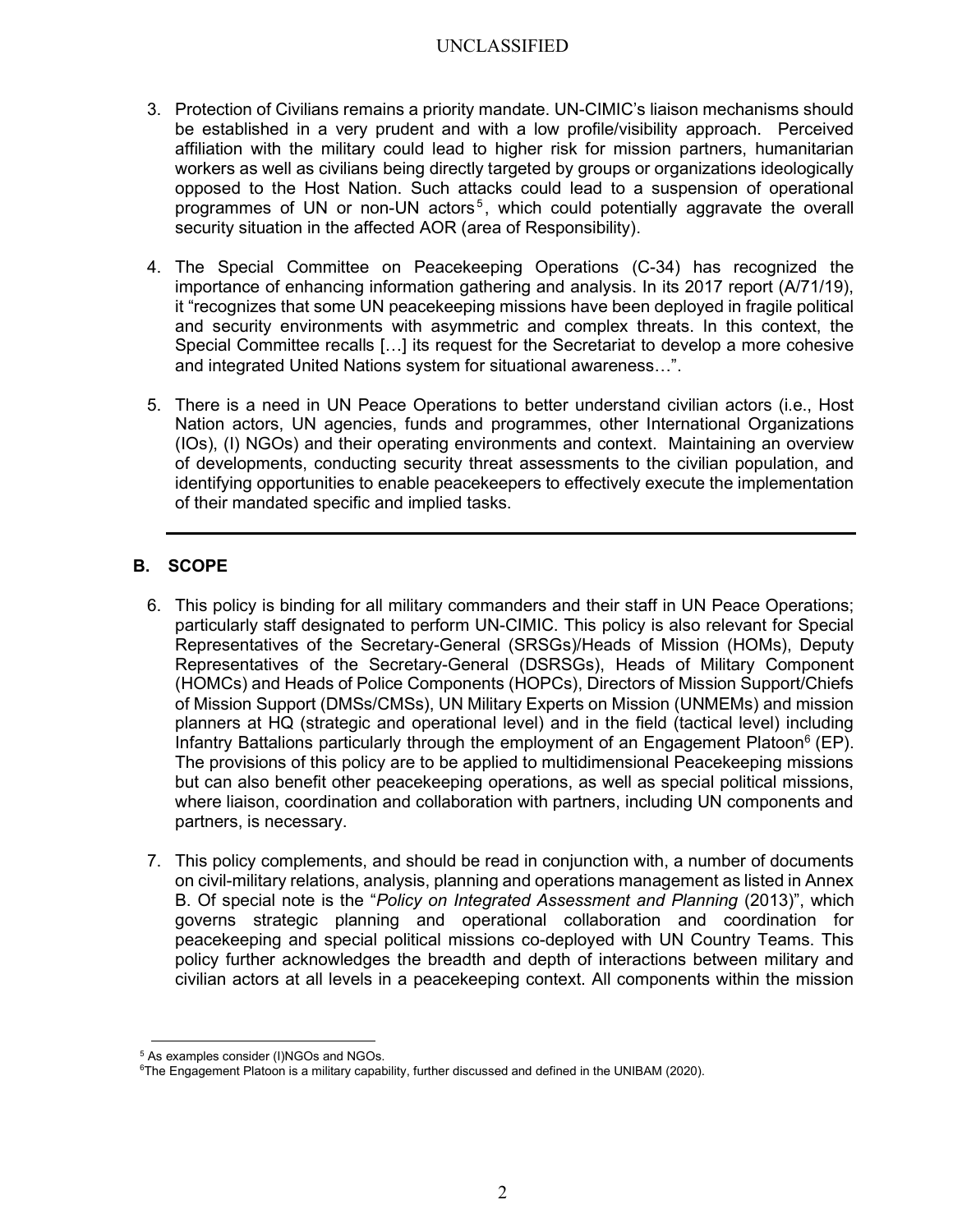structure should mainstream civil-military activities in their workplans, activities, training, monitoring and evaluation.

- 8. This policy is to be read and understood by all individuals tasked with UN-CIMIC responsibilities including UN-CIMIC officers and individuals assigned with civil-military interactions at the operational and tactical levels.
	- 8.1. Where national contingents appoint personnel as the primary focal point for civilian actors, these personnel will also be considered part of the UN-CIMIC capability for coordination, information gathering/sharing/verification and analytical purposes and must adhere to the UN-CIMIC reporting/coordination lines as established to the Force Headquarters (FHQ) and Sector HQ (SHQ).
	- 8.2. Troop Contributing Counties (TCCs) are responsible to ensure UN-CIMIC Officers at all levels have reviewed and understand this policy before deployment. It is also the responsibility of UN-CIMIC officers to be familiar with the various humanitarian and development key actors in the mission area and the Policies, Directives, Guidance and/or Handbooks as listed in Annex B.
- 9. Furthermore, while personnel in UN Peace Operations are intended to be the primary audience of this document, other UN partners may find this policy useful in enhancing their understanding of UN-CIMIC where a UN Peace Operation is deployed. This policy does not apply to non-UN military elements. However, it may provide useful guidance for some missions, which are deployed alongside non-UN military partners, in developing local coordination and collaboration arrangements with these partners.

# C. POLICY

# 10. Core Principles and Tasks

- 10.1. Core Principles. UN peacekeeping missions are often mandated to deliver a wide range of functions. Delivery of a secure and stable environment is primarily a military function, while support to the political process and long-term social stability (including through delivery of rule of law, governance, humanitarian assistance and development) are civilian functions. The HOMC is responsible for the planning and execution of military operations under the HOM who is responsible for mandate implementation. Within this context, the core principles of UN-CIMIC are to facilitate integration of efforts; provide a key link to the civilian components of a mission, and mission partners such as humanitarian and development actors, Host Nation military and local populations; and to produce analysis in conjunction with military operations, and in support of achieving the mission mandate.
- 10.2. Functions and Core Tasks. UN-CIMIC personnel must develop a comprehensive civilian operational picture and the analysis of such, in order to support planning and the conduct of military operations in the mission. It provides the interface between the UN military, UN Police, civilian components, the Host Nation, United Nations agencies, funds and programmes, other International Organizations (IOs) and international and national non-governmental organizations [(I)NGOs].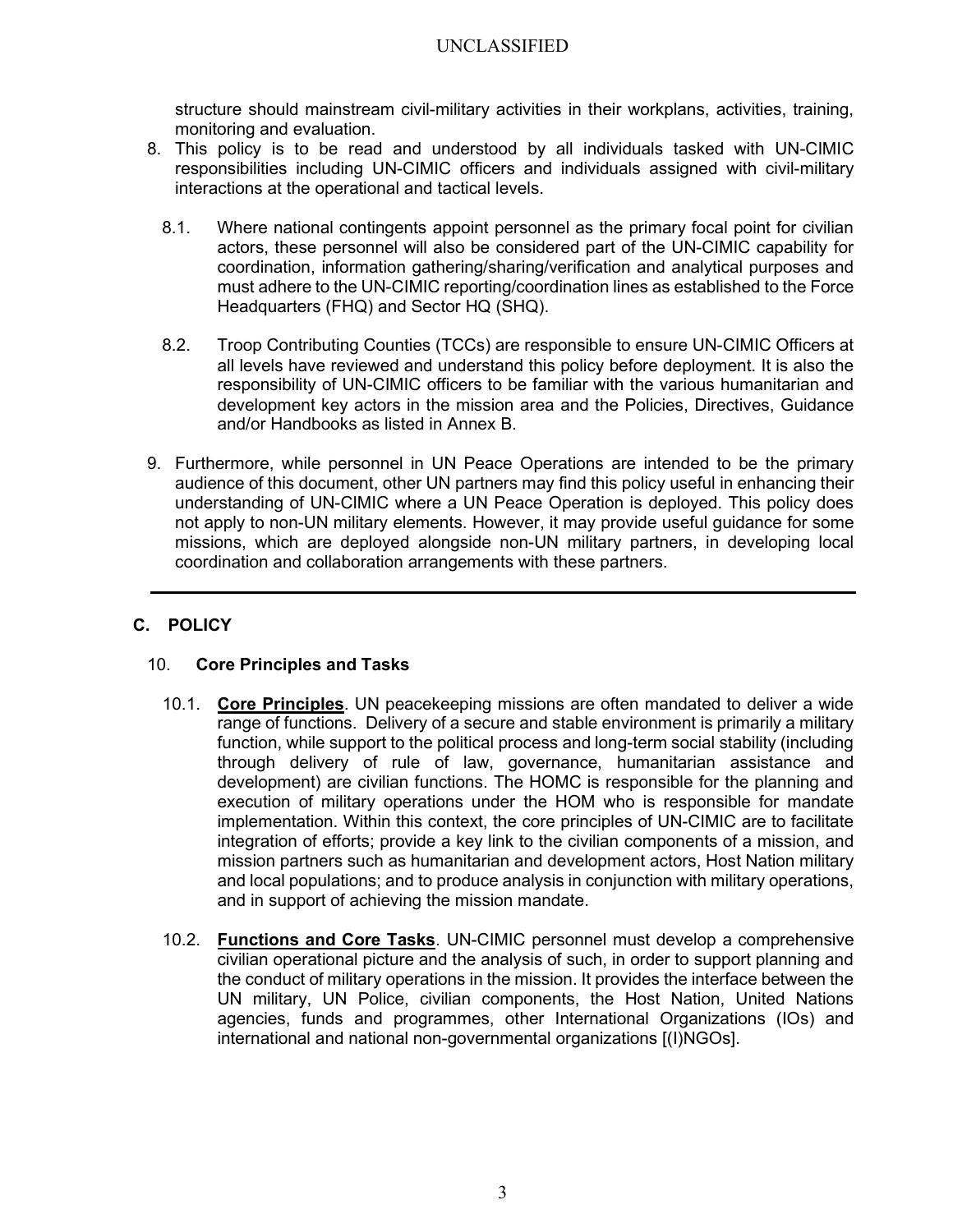UN-CIMIC personnel are responsible for conducting the following core tasks:

- 10.2.1. Develop an up-to-date and accurate comprehensive civilian operational picture. UN-CIMIC supports the establishment and maintenance of a coherent, real-time, operational understanding of the civilian situation in the mission area to support planning and operations efforts for the mission.
- 10.2.2. Provide analysis, early warning, risk and threat assessment of the civilian operating environment by developing a CIV-OES.
- 10.2.3. Contribute to overall planning efforts by developing the CIV-OES in close collaboration with respective military branches, UN Police (UNPOL), mission components, and in coordination and collaboration with integrated mission partners.
- 10.2.4. Identify risks and opportunities. Provide mission leadership with an enhanced understanding of trends and changes in the civilian operational landscape and associated risks and opportunities with respect to the safety and security of Host Nation civilians. Furthermore, related in-mission training requirements can be developed based on identified gaps and needs.
- 10.2.5. Coordinate and liaise<sup>7</sup>, in order to share, gather, verify and analyse information on the civilian operational environment with:
	- 10.2.5.1. JOC/ JMAC/ MSC;
	- 10.2.5.2. UNPOL;
	- 10.2.5.3. UN civilian mission staff and components that fulfil security related roles (e.g., UN Department of Safety and Security), POC roles, planning functions or liaison functions with Host-Nation civilian/police or military;
	- 10.2.5.4. Military Public Information Officer (MPIO) or Strategic Communication and Public Information Officer (SCPIO), where present. All planned/intended military information campaigns must be coordinated via MPIO or SCPIO;
	- 10.2.5.5. Host Nation Military (through appropriate channels);
	- 10.2.5.6. Host Nation Government/National Disaster Management Authority (NDMA);
	- 10.2.5.7. Office for the Coordination of Humanitarian Affairs (OCHA)<sup>89</sup>, Humanitarian Affairs Officer (HAO), Humanitarian Civil-Military Coordination Officer (UN CMCoord); where present.
	- 10.2.5.8. And, when and where appropriate, liaise and share information/analysis directly or via established coordination platforms with UN operational agencies, funds and programmes, IOs, (I) NGOs and civilian partners, while respecting: (a) the humanitarian principles; (b) following existing civilmilitary mission coordination platforms, mechanisms and/or mission specific guidelines, and (c) adhere to military reporting mechanisms.

<sup>&</sup>lt;sup>7</sup> Priority for liaison is with SCR mandated mission components.

<sup>&</sup>lt;sup>8</sup> Coordination in the humanitarian context, is understood as achieving a mutual agreement in a facilitation process to ensure appropriate division of responsibilities but does not encompass tasking/managing or giving orders nor direction to any humanitarian entities.

<sup>&</sup>lt;sup>9</sup> OCHA is not an operational agency and therefore not engaged directly in the delivery of humanitarian programs.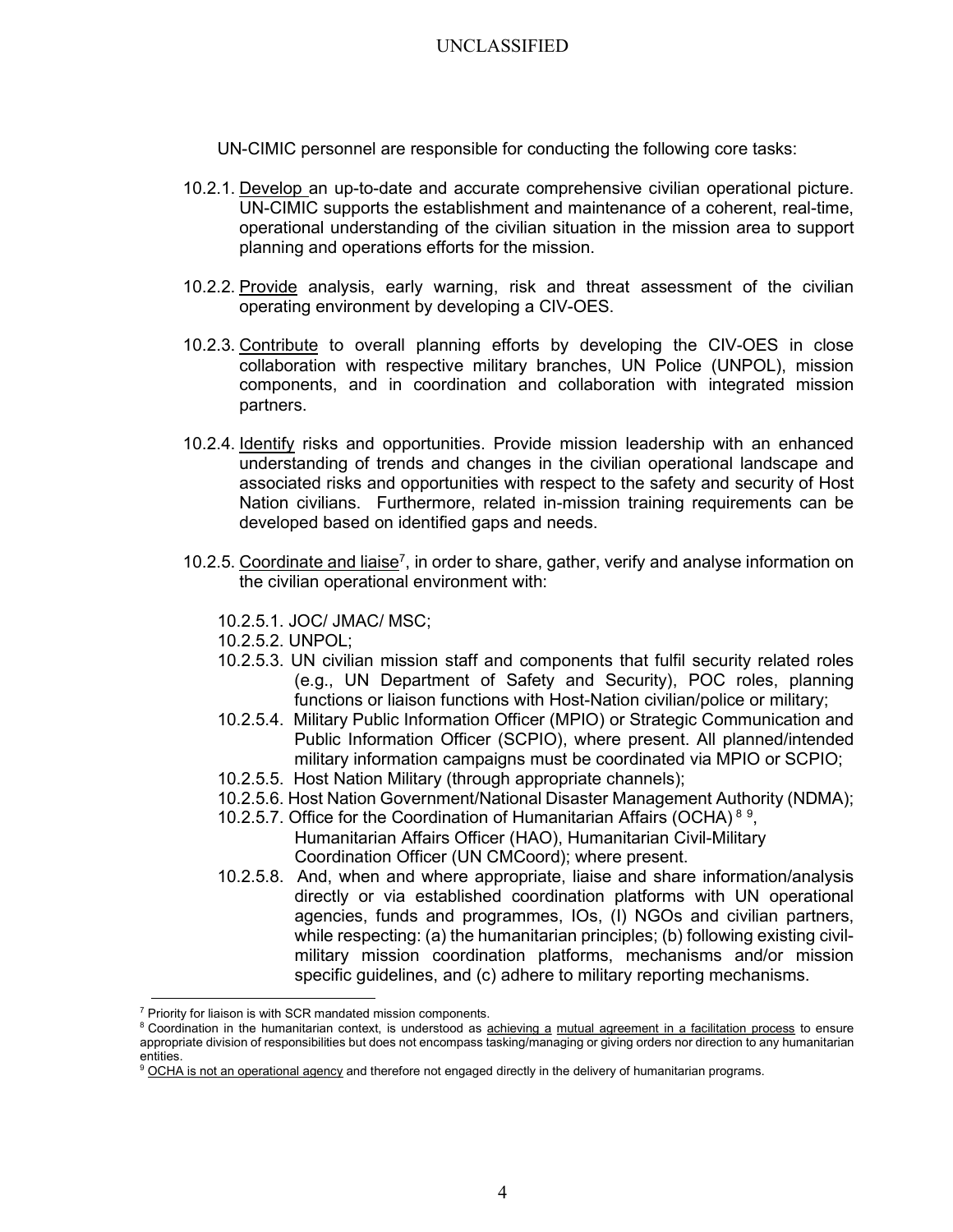- 10.2.6. Support for Quick Impact Projects (QIPs), which are small-scale, quickly implementable projects intended to benefit local communities. Any support will be approved by HOMC, or his/her designee only upon request, and shall be limited in time and within UN-CIMIC capacities. QIPs are funded through the mission budget and managed under the overall authority of the HOM who shall be responsible for designating a relevant mission component to undertake the overall coordination and management of QIP programs<sup>10</sup>. QIPs per se are not UN-CIMIC projects.
- 10.2.7. Facilitate requests for support needed to 'alleviate human suffering'. Generally, UN Military will only provide support 'within means and capabilities' available, limited in time and space and only as 'last resort' to humanitarian/development actors. Priority should be given to military tasks, like the provision of a secure and stable environment. Decision for approval or denial of the support requested relies on agreement of the DSRSG/HC/RC and HOMC or his/her delegated Staff. If no agreement is reached, SRSG takes the final decision.
- 10.2.8. Request support from the humanitarian/development actors to the UN military components. Humanitarian/Development actors have the training, skillset, capacity, experience and tools to conduct humanitarian needs assessments and analyses as well as develop response plans and implement humanitarian programs. It is their role to fulfil these tasks under the coordination mechanisms such as those facilitated in missions by OCHA. It is not the role of UN-CIMIC or any other military unit or formation to conduct humanitarian needs assessments or analysis. However, the military force, in extremis, may provide lifesaving assistance, after determining that no other political authority or humanitarian actor has the access or ability to do so in a timely and effective manner, in order to eliminate the threat of loss of life. Any military support or assistance should still be through or in coordination with such entities as per the established coordination and operational modalities described in this policy and the mission's mandate priorities.

## D. ROLES AND RESPONSIBILITIES

- 11. Providing the link between the military, UNPOL, civilian mission components and mission partners, including humanitarian and development actors, as well as Host Nation military and local populations is important for mandate implementation. UN-CIMIC must conduct an analysis of the civilian operational environment to include possible implications on the mission as a whole, and with particular focus on military operations<sup>11</sup> of a UN Peace Operation.
- 12. UN-CIMIC shall undertake analysis (i.e., CIV-OES) and contribute to conducting risk and threat assessment in order to provide recommendations to military commanders at all levels to better fulfil their specific and implied mandated tasks. These Commanders

<sup>10</sup> See the QIP Policy (2017).

<sup>&</sup>lt;sup>11</sup> The UN Infantry Battalion must include engagement in its planning and operations to enhance the battalion's overall situational awareness with a view to minimize the impact of civilian actions on military operations and vice versa (UNIBAM, 2020).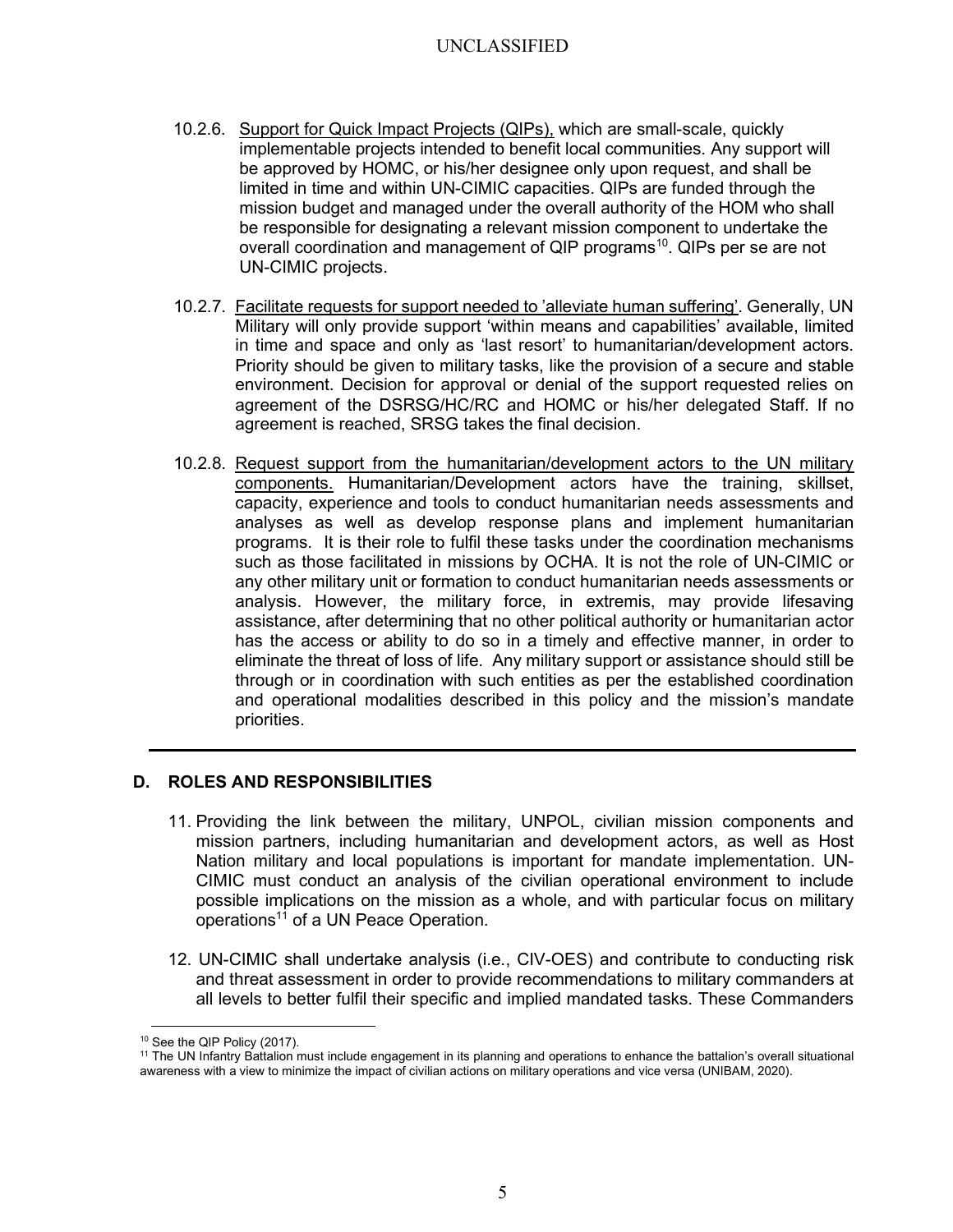are responsible to ensure that UN-CIMIC analysis is taken into consideration in all military operational planning efforts.

- 13. UN-CIMIC augments but does not replace established civil-military interaction structures, for example those that are part of the mission planning, operations, logistics, POC<sup>12</sup> functions or existing 'Mission (country) specific Civil-Military Guidelines'.
- 14. The Chief UN-CIMIC Officer (Chief U9) is designated by the FHQ Commander and will serve as the military focal point for operational level UN-CIMIC planning in accordance with the mission operational needs. Sector and unit commanders should likewise designate a sector UN-CIMIC Officer (G9), and unit UN-CIMIC officers (S9) for oversight, analysis, verification and reporting of tactical UN-CIMIC matters.
- 15. The Chief UN-CIMIC reports to his/her commanding officer under the HOMC and contributes to representing the military component to key civilian mission staff under the SRSG/DSRSG, for example in humanitarian civ-mil working groups, QIP committee meetings, Project Approval Committees (PAC) i.e., CRSV/DDR, etc.
- 16. The HOMC shall task the Chief UN-CIMIC Officer at the FHQ to develop a mission specific UN-CIMIC standard operating procedure  $(SOP)^{13}$  based on the mission mandate, military capabilities, mission structure and other considerations of the respective mission.

## E. MONITORING AND COMPLIANCE

17. At the UNHQ level, compliance with this Policy shall be monitored by the DPO Office of the Military Affairs (OMA) in collaboration with DPO Division of Policy, Evaluation and Training (DPET). At mission level, the Force Chief of Staff (COS) shall be responsible to monitor implementation of this Policy. Adherence to this Policy shall be assessed through mission evaluations.

# F. CONTACT

18. All enquiries reference this Policy should be directed to the Department of Peace Operations, Office of Military Affairs (Policy and Doctrine Team).

<sup>12</sup> DPO Protection of Civilians in UN Peacekeeping Handbook (2020).

<sup>&</sup>lt;sup>13</sup> This SOP shall be developed in accordance with the Guidelines on the Development of Mission-Specific Guidance (2016.04).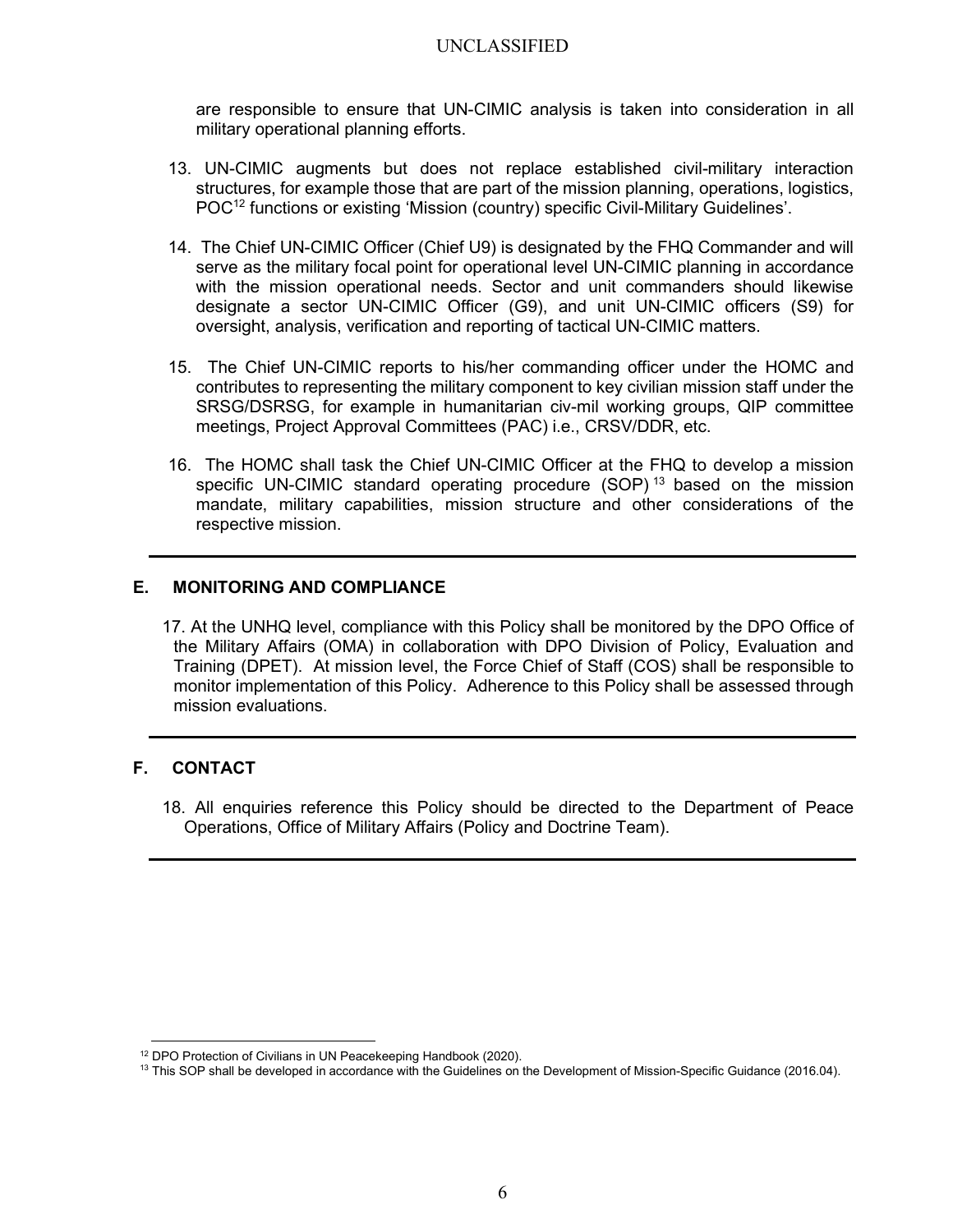# G. HISTORY

19. This document supersedes DPKO-DFS Civil-Military Coordination in UN Integrated Peacekeeping Missions (UN-CIMIC) Policy, approved on 1 November 2010.

APPROVAL SIGNATURE: Jean-Pierre Lacroix, USG, DPO

DATE OF APPROVAL:

27 January 2022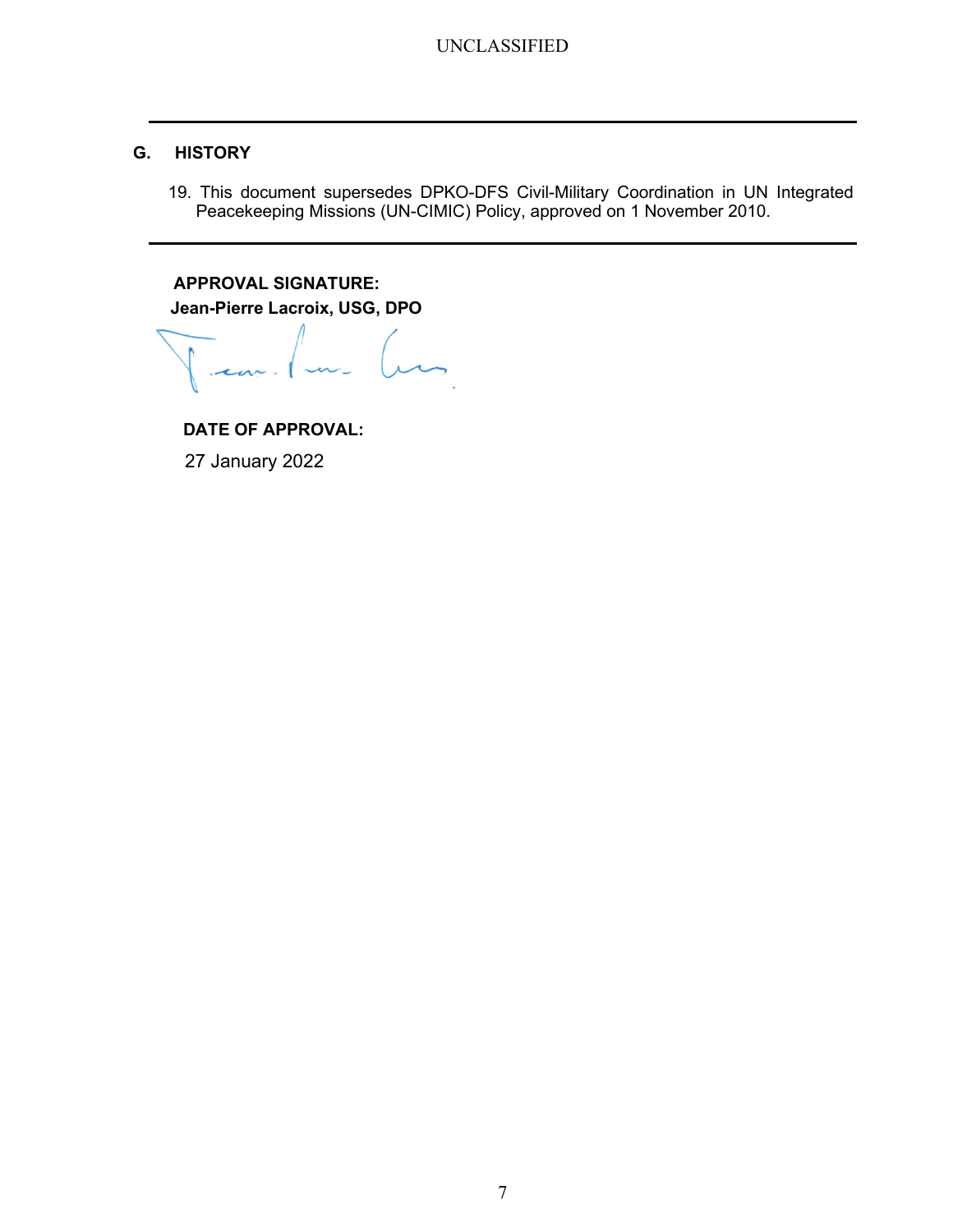## Annex A

#### TERMS AND DEFINITIONS

UN Civil Affairs Section is the core civilian component of UN Peacekeeping Missions that facilitates the implementation of peacekeeping mandates at the local level. It also supports the Mission's POC mandate and provides early peacebuilding support to the population and authorities by helping to strengthen social and civic conditions that are conducive to the establishment of sustainable peace. Civil Affairs work is conducted through performance of one or more of the following roles: Role one- Cross-mission representation; monitoring and facilitation at the local level; Role two- Confidence building, conflict management and reconciliation; Role three- Support to the restoration and extension of state authority.

Civil Assistance<sup>14</sup> is a support function that includes three types of related activities undertaken by the military component of a UN integrated mission:

- Provide life-saving supplies/assistance if no other political authority or humanitarian/development actor has the access or ability to do so in a timely and effective manner, in order to eliminate the threat of loss of life.
- Support to the civilian population and authorities, or Community Support Projects. Community Support Projects, which are often related to physical infrastructure repair/rehabilitation, are designed to help fill gaps in partner or local capacity that would otherwise risk the loss of public confidence in the peace process (e.g., QIPs).
- Support, in the operational context of 'alleviating human suffering', to humanitarian and development actors, to be executed only upon their request, limited in time and space, within military means and capabilities and only as last resort. The request shall be submitted through the mission approval process and mechanism established by the DSRSG/RC/HC. TCC activities must be coordinated and shall be submitted via the Sector HQ G9 to the Force HQ U9, for review and approval in order to ensure the UN-Civil Military coordination/information exchange approach is in accordance with existing coordination mechanisms at the Operational level and that are therefore executed properly.

Civil Operational Estimate (CIV-OES) is developed at the Operational (FHQ) and tactical level (SHQ/Battalion HQ), it identifies risks and opportunities in the broad spectrum of civilmilitary interaction in UN military peacekeeping operations, primarily for the military component. Furthermore, it provides advice with the aim of minimizing the impact of civilian actions on military operations and minimizing the impact of military operations on the civilian actions<sup>15</sup>.

**Civilian population**<sup>16</sup> in both international and non-international armed conflicts, the civilian population enjoys general protection against the dangers of military operations.

1. In case of doubt whether a person is a civilian, that person shall be considered to be a civilian.

<sup>14</sup> "Civil Assistance" actions/projects are "humanitarian type" activities but must not be confused with actual humanitarian action. <sup>15</sup> UNIBAM, January 2020

<sup>&</sup>lt;sup>16</sup> Article 50 of the 1977 Protocol I Additional to the Geneva Conventions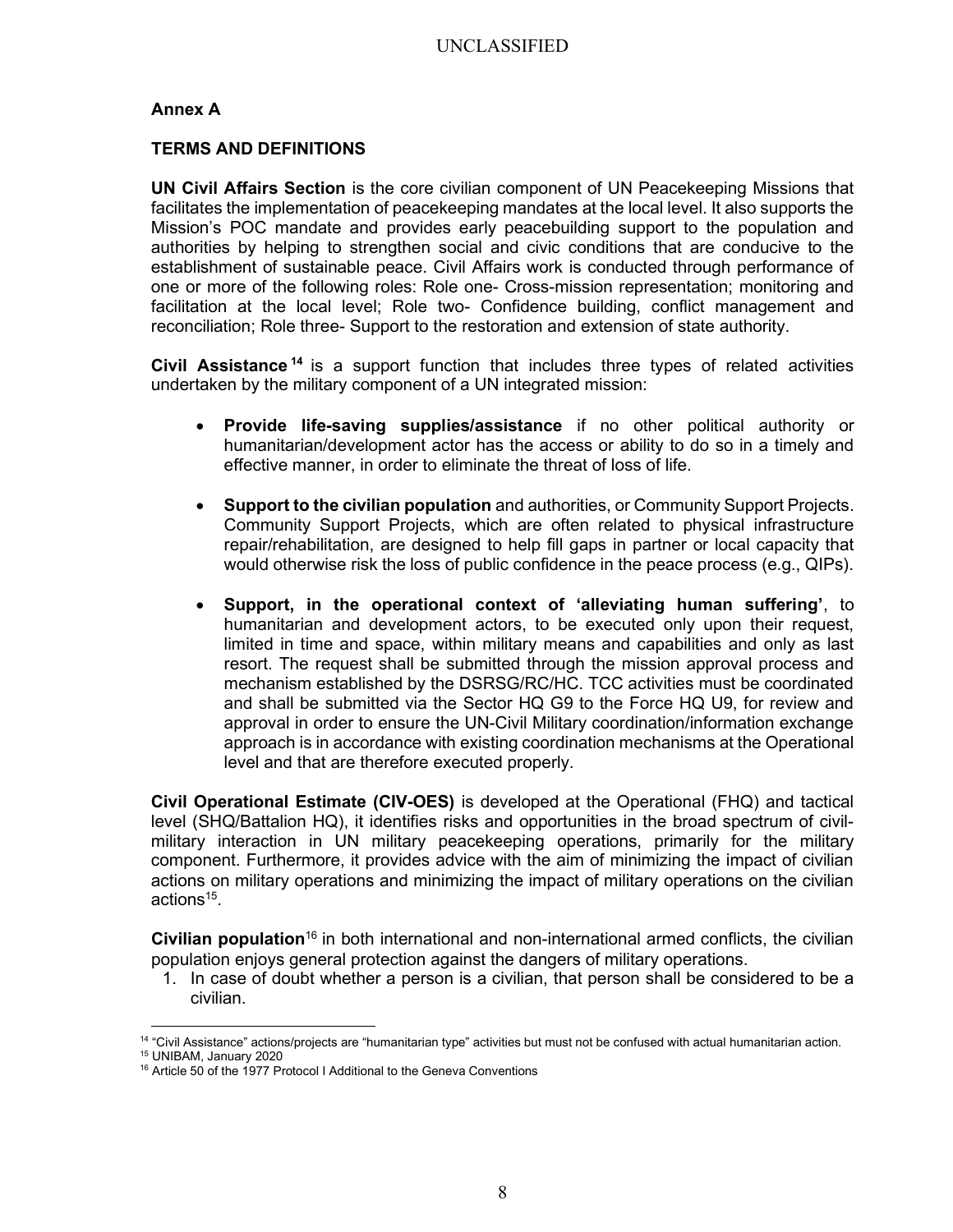- 2. The civilian population comprises all persons who are civilians.
- 3. The presence within the civilian population of individuals who do not come within the definition of civilians does not deprive the population of its civilian character.

Coordination in the humanitarian context, is understood as achieving a mutual agreement in a facilitation process to ensure appropriate division of responsibilities but does not encompass tasking/managing or giving orders nor direction. This definition is based on the humanitarian principle of '(operational) independence', encompassing and also recognizing the independence of humanitarian actors from each other (e.g., WFP, UNHCR etc. are independent from OCHA, but coordinate with each other).

Cooperation implies working in a common effort (e.g., fulfil the SCR mandate).

Collaboration is the action of working closely (visibly 'side by side' and 'hand in hand') in a team effort, to achieve a common goal.

Last Resort is defined as a specific, identified capability or asset that cannot be met with available civilian assets and military assets would provide unique advantages in terms of capability, availability, and timeliness; and would complement civilian capabilities. (OCHA, 'What is Last Resort?' April 2012).

UN-CMCoord is the essential dialogue and interaction between civilian and military actors in humanitarian emergencies that is necessary to protect and promote humanitarian principles, avoid competition, minimize inconsistency and, when appropriate, pursue common goals. Basic strategies range from cooperation toco-existence. Coordination is a shared responsibility facilitated by liaison and common training. It is also the task of the CMCoord Officer to advise them (UN-CIMIC) on how to make informed decisions and to facilitate requests for military assets.

Humanitarian Principles are for the Humanitarian actors to rely upon the principles of humanity, neutrality, impartiality and operational independence (humanitarian principles) to discharge their mandates effectively. Humanity refers to addressing human suffering wherever it is found; neutrality to not taking sides in hostilities or engaging in controversies; impartiality to carrying out humanitarian action on the basis of need alone without discrimination and operational independence to ensuring humanitarian action is autonomous from political, economic, military or other objectives. (OCHA on Message, Humanitarian Principles, 2021)

**Military Actor** refers to military forces of a state or regional-/inter-governmental organization that are subject to a hierarchical chain of command, be armed or unarmed, governmental, or intergovernmental. Military actors, include the UN military force which have the legal obligation to provide lifesaving assistance, if no other political authority or humanitarian actor has the access or ability to do so. (UN CMCoord Field Handbook v2.0, December 2018).

Mission/Country-specific civil-military guidelines are guidelines developed by the inmission established H-CMWG, detailing the interaction between humanitarian/development and UN military actors in the respective mission country. Ideally, these guidelines should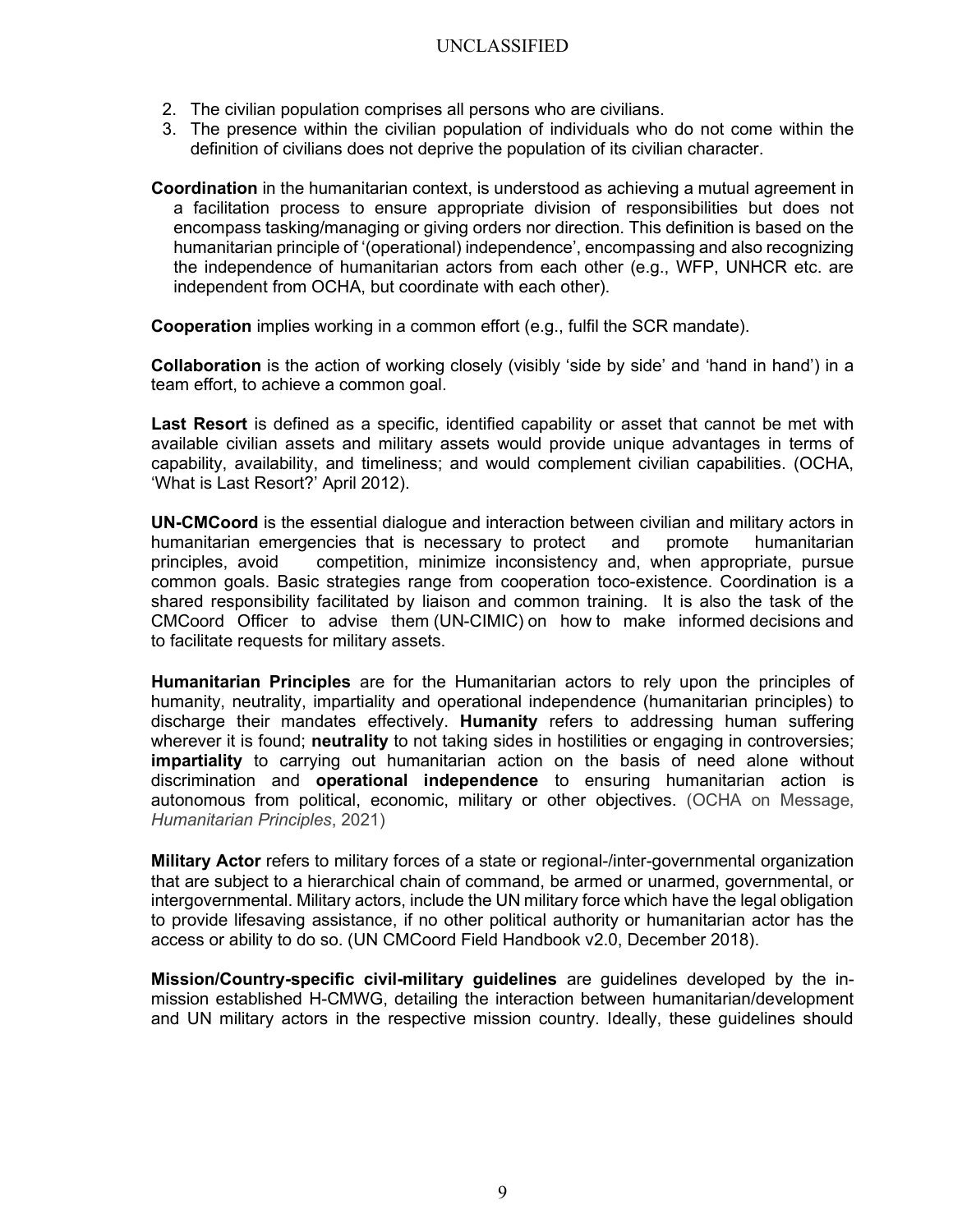encompass detailed guidance, roles, responsibilities, and accountabilities<sup>17</sup> (Who, What and Where) during routine operations, at the onset of manmade and natural disasters, or during a combination of both. The guidelines should also identify/establish timely and effective Operational and Security Information Exchange Mechanisms, and identify joint planning needs, and when to initiate a joint civil-military planning effort, involving required military branches.

UN Country Team (UNCT) is the highest-level inter-agency coordination and decision-making body in a Mission. The UNCT drives activities conducted by United Nations Agencies, Funds and Programmes in the mission country and responsible for integrating all UN entities implementing humanitarian/development programs to work as a team in formulating common positions on strategic issues, ensuring coherence in action and advocacy. The UNCT interagency coordination and decision-making body does not encompass tasking/managing or giving orders nor direction to humanitarian entities.

UN Humanitarian Civil-Military Coordination (UN-CMCoord) is defined by OCHA as: "The essential dialogue and interaction between civilian and military actors in humanitarian emergencies that is necessary to protect and promote humanitarian principles, avoid competition, minimize inconsistency, and when appropriate pursue common goals. Basic strategies range from coexistence to cooperation. Coordination is a shared responsibility facilitated by liaison and common training"<sup>18</sup>.

Note 1: UN-CMCoord considers information sharing, task division, and planning as fundamental to effective civil-military coordination while always supporting the humanitarian principles of neutrality and impartiality. UN-CMCoord is a framework that enhances a broad understanding of humanitarian action and informs political and military actors on how best to support those actions. It assists in developing context-specific guidance based on internationally agreed guidelines, establishes humanitarian civil-military coordination structures, and ensures that UN-CMCoord Officers and Focal Points are trained to make that coordination work.

Note 2: The UN-CMCoord Officer is part of the OCHA staff and is therefore not part of the SCR mandated mission components. He/she does provide key support to improving humanitarian access and protection, by facilitating workstreams as needed. This applies to complex emergencies and natural disasters. He/she should be a key interlocutor for UN-CIMIC personnel at the Operational Level (FHQ).

<sup>&</sup>lt;sup>17</sup> The RASCI Matrix model supports clarification of the roles and responsibilities of different organizations and people in complex structures.

<sup>18</sup> UN-CMCoord Field Handbook, Version 2.0 (OCHA, 2018)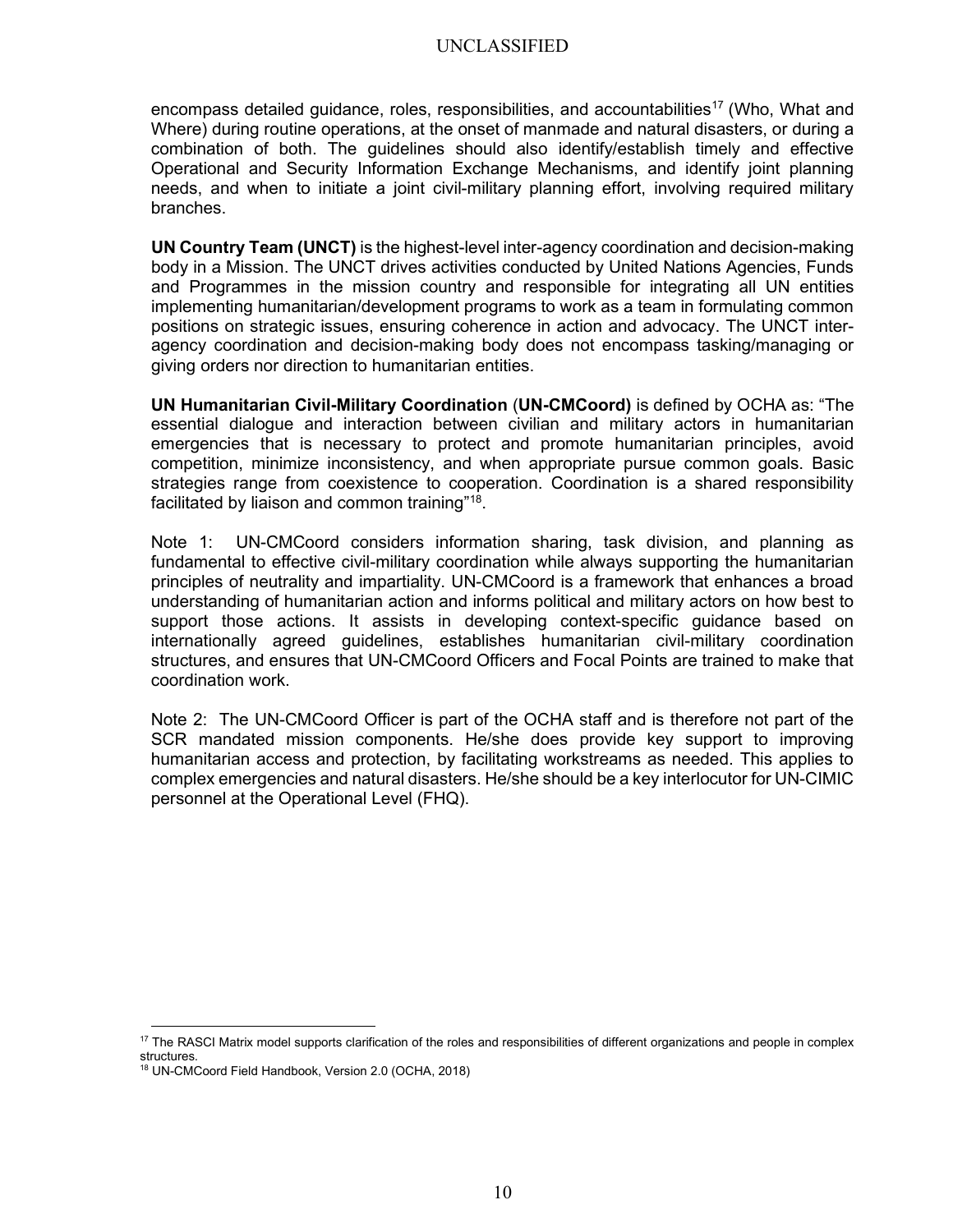# Annex B

# Normative or Superior References

 Below listed Resolutions, Policies, Guidelines, etc., that were used as guidance for this current UN-CIMIC Policy.

- Report of the Special Committee on Peacekeeping Operations, (2018) Substantive Section (A/72/19).
- Security Council resolutions on the Protection of Civilians: 1265 (1999), 1270 (1999), 1674 (2006), 1894 (2009).
- Security Council Resolutions on Women Peace and Security 1325(2000),1820(2008), 1888(2009), 1889(2009), 1960(2010), 2106(2013), 2122(2013), 2242(2015), 2467(2019), 2493(2019).
- Special Committee on Peacekeeping Operations, GA/PK/235, (2019).
- Report of the High-Level Independent Panel on Peace Operations, (2015).
- The SG Report on the Implementation of HIPPO recommendations (2 September 2015).
- DPO Policy on Peacekeeping-Intelligence, (2019.08).
- DPO Policy, Authority, Command and Control in United Nations peace operations, (25 October 2019).
- Security Council resolution on Mission Integration: 2086 (2013)
- DPO Policy, Protection of Civilians in United Nations Peacekeeping Policy, (2019).
- DPKO-DFS Guidelines: Engaging civil society (2017) and Practice Note on Community Engagement (2018).
- United Nations Field Missions: Preventing and responding to Conflict-Related Sexual Violence (Policy) (2019.35).
- DPO, Combined Military and Police Coordination Mechanisms in Peace Operations, September (2019).
- Protection of Civilians: Implementing Guidelines for Military Components of United Nations Peacekeeping Missions, February (2015).
- DPO, 'The Protection of Civilians in UN Peacekeeping' Handbook, (2020)
- Policy on Integrated Assessment and Planning, (2013).
- DPO Policy, SOPs and Guidelines on Joint Mission Analysis Centres (2020.06).
- DPKO/DFS Policy and Guidelines on Joint Operations Centres (October 2014).
- DPKO/DFS Policy Directive on Civil Affairs (April 2008).
- DPKO/DFS Civil Affairs Handbook (February 2012).
- DPKO/DFS Policy Directive and Guidelines on Quick Impact Projects (October 2017).
- DPKO-DFS Guidelines: Understanding and Integrating Local Perceptions in UN Peacekeeping (2013).
- DPO Policy on Gender Responsive United Nations peace operations s (2018.01)
- DPO, Gender Equality and Women, Peace and Security Resource Package (Feb. 2020)
- Human Rights Due Diligence Policy on United Nations Support to Non-United Nations Security Forces (A/67/775–S/2013/110).
- Security Council Resolutions 1612 and 1882 on children and armed conflict.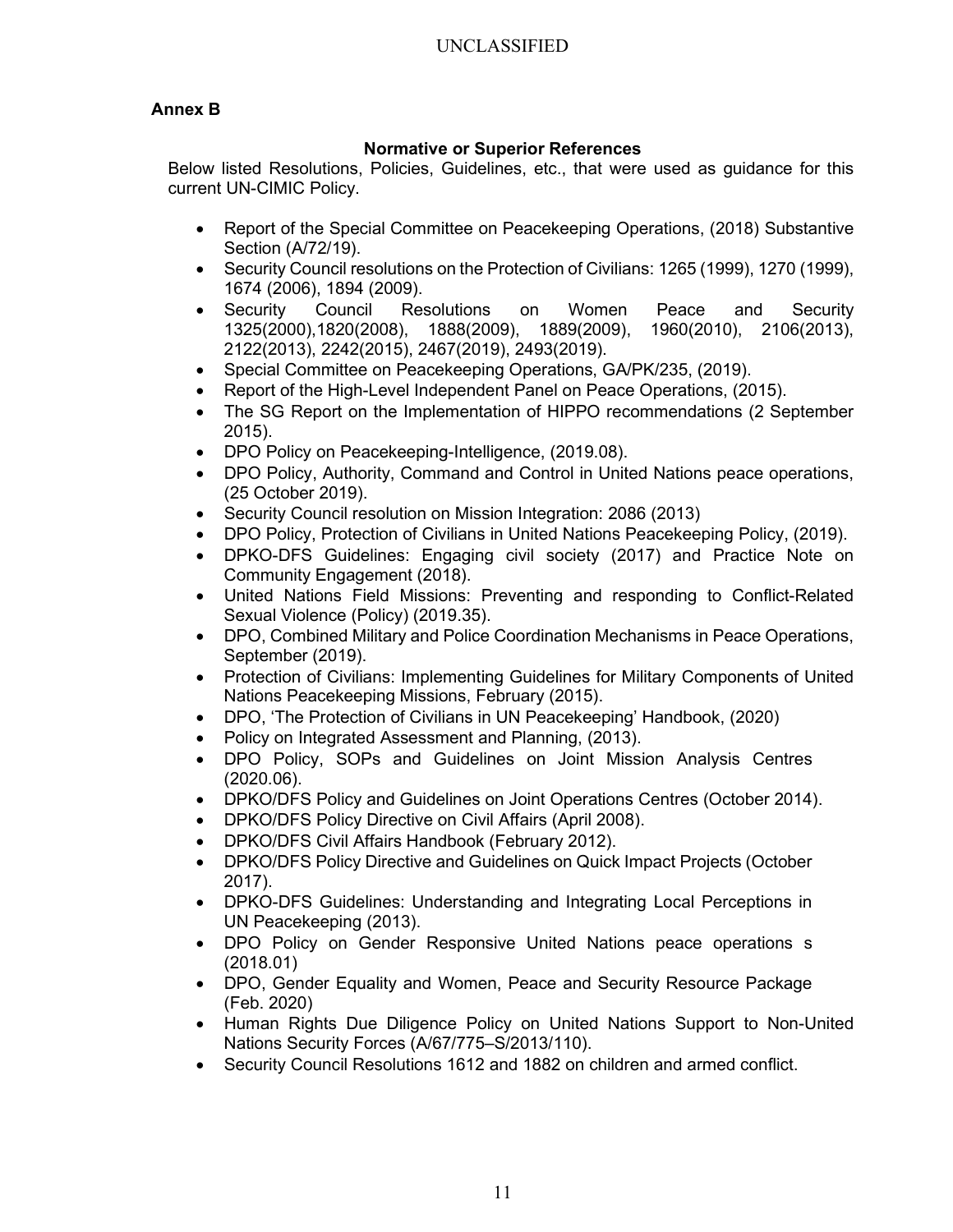- ST/SGB 2003/13 on Special measures for protection from sexual exploitation and sexual abuse.
- Action for Peacekeeping (A4P), Declaration of Shared Commitments on UN Peacekeeping Operations, July 2018.
- Improving Security of United Nations Peacekeepers. 'Santos Cruz Report', December 2017.
- Report of the Office of Internal Oversight Services on Evaluation of the effectiveness of United Nations peace operations in deterring and confronting armed elements in the DRC, Mali and the Central African Republic. (02 October 2017).
- United Nations Security Management System, Security Policy Manual (2017).
- Guidelines for the Implementation of the "Saving Lives Together", July (2016).
- DPKO-DFS Development of Mission Specific Guidance (Guidelines) (April 2016).
- DPI-DPKO-DFS Strategic Communications and Public Information (2016).
- United Nations Secretariat, Guidelines on Personal use of Social Media (February 2019).
- OHCHR-DPKO-DPA-DFS Policy on Human Rights in United Nations Peace Operations and Political Missions (2011).
- Standard Operating Procedure- Community Violence Reduction in Disarmament, Demobilization and Reintegration Processes (1 May 2021)

# Related Policies / Guidelines / Position Papers / Handbooks

- OCHA, OCHA on Message: Humanitarian Principles (2021)
- OCHA, 'What is Last Resort?' (2012)
- IASC, UN integration and humanitarian space: building a framework for flexibility (2013)
- Policy on OCHA's Structural Relationships Within an Integrated UN Presence (2009).
- UN CMCoord Field Handbook v2.0, (December 2018).
- OCHA Humanitarian Civil-Military Coordination A Guide for the Military, v2.0, (June 2017).
- Recommended Practices for Effective Humanitarian Civil-Military Coordination of Foreign Military Assets (FMA) in Natural and Man-Made Disasters, (September 2018).
- Guidelines on the Use of Foreign Military and Civil Defence Assets in Disaster Relief "Oslo Guidelines", Rev. 1.1, (November 2007).
- Civil-Military Guidelines and Reference for Complex Emergencies, (November 2014).
- IASC Non-Binding Guidelines on the use of Armed Escorts for Humanitarian Convoys, (February 2013).
- WFP Civil-Military Coordination (WFP CMC) Operational Guidance, (December 2013).
- UNHCR and the military, A Field Guide (2010).